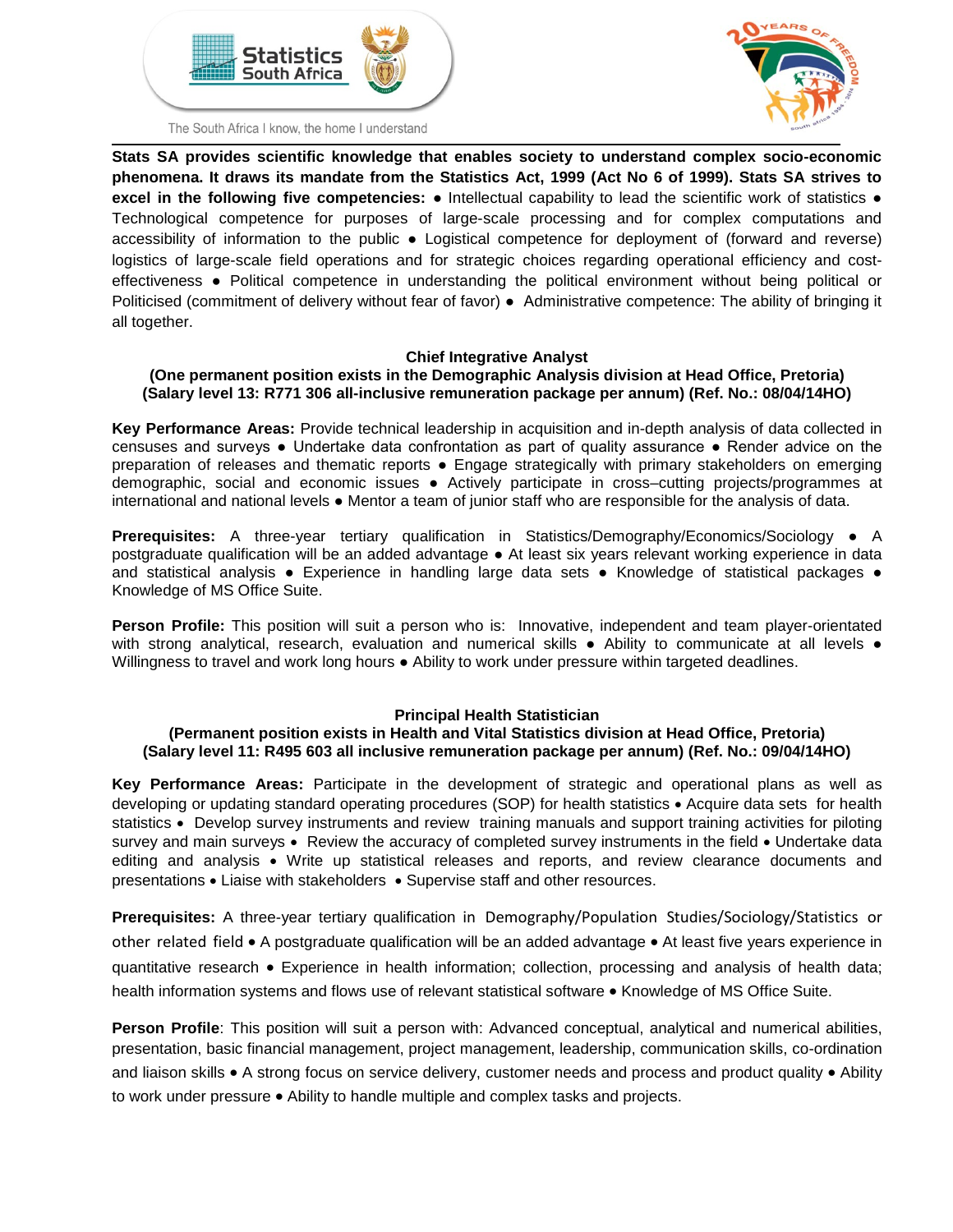#### **Principal Apex Support Officer**

## **(One permanent position exists in the International Relations division at Head Office, Pretoria) (Salary level 11: R495 603 all inclusive remuneration package per annum) (Ref. No.: 10/04/14HO)**

**Key Performance Areas:** Design guidelines for top management support • Prepare and provide top management with relevant documents on their international activities • Facilitate organisation of international conferences/workshops • Facilitate compilation of a register of international events that requires top management participation and inputs • Prepare reports on top management's international activities and document international resolutions • Develop programmes of action to implement international resolutions • Manage the Apex Support sub-component.

**Prerequisites:** A three-year tertiary qualification in Business Management/Statistics/Demography or related field • Training in Statistics Research and Population Studies is essential • At least five years experience in planning, international relations, process development, quality, strategic and financial management • Knowledge of statistical development, international protocol and policies, and African Statistical Capacity Building Programmes will be an added advantage • Knowledge of MS Office Suite • A valid driver's license will be an added advantage.

**Person Profile:** This position will suit a person with: Good communication, leadership, conceptual, creative, facilitation, research, planning, decision-making and time management skills • Ability to communicate with diverse stakeholders in the organisation, at national and international level • Ability to continuously improve and build on quality • Ability to work under pressure in order to meet deadlines • Willingness to travel and work long hours.

#### **Deputy Manager: Media Relations**

#### **(One permanent position exists in the Corporate Communications division at Head Office, Pretoria) (Salary level 11: R495 603 all inclusive remuneration package per annum) (Ref. No.: 11/04/14HO)**

**Key Performance Areas:** Develop, review and maintain media relations policy and strategy • Co-ordinate media events and write press statements to enhance the image of Stats SA • Liaise with relevant stakeholders and provide updates on progress of strategies • Ensure writing of articles for external publications • Manage human resources with strategic communication component.

**Prerequisites:** A three-year tertiary qualification in Journalism/Communications/Media Studies • Training in Public Relations is essential • At least five years experience working as a Journalist/Public Relations Practitioner • Knowledge of Statistics Act of 1999, newspaper industry and media in general, financial journalism as well as excellent contact base with journalists • Knowledge of MS Office Suite • A valid driver's license will be an added advantage.

**Person Profile:** This position will suit a person with: Good communication, writing and interpersonal skills with the ability to lead and motivate a team • Ability to multitask and be versatile • Ability to work with senior government officials • Willingness to travel and work long hours.

#### **Principal Survey Statistician**

## **(One permanent position exists in Short Term Indicators division at Head Office, Pretoria) (Salary level 11: R495 603 all-inclusive remuneration package per annum) (Ref. No.: 12/04/14HO)**

**Key Performance areas**: Interact with stakeholders ● Develop detailed operational plan for all work streams, survey methodology, questionnaires, data processing system and statistical processing methodology  $\bullet$ Participate in the data collection process as well as coordinate training of data collectors, and development of training manuals ● Perform complex data analysis and editing ● Develop and maintain quality standards, and data analysis framework • Develop and maintain the dissemination plan, publication and clearance document • Develop and maintain detailed sources and methods documentation ● Manage team's performance management and comply with human resource directives and legal frameworks.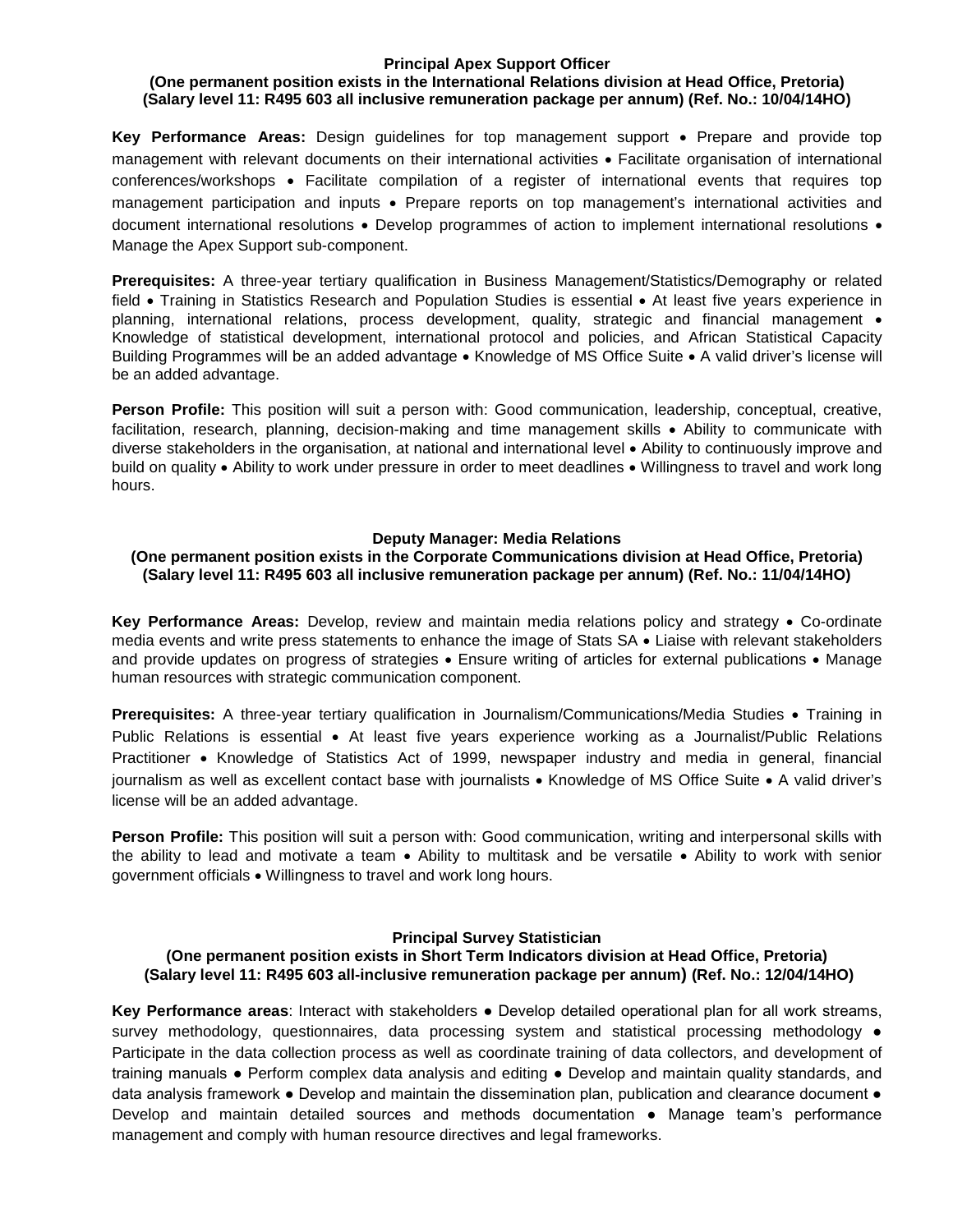**Prerequisites:** A three year tertiary qualification in Statistics/ Mathematics/ Economics/ Accounting ● At least five years experience in short term survey methodology, sampling theory and planning • Experience in managing teams ● Knowledge of Ms Office suite and SAS ● Knowledge of MS PowerPoint and MS Project will be an added advantage • A valid driver's license will be an added advantage.

**Person Profile:** This position will suit a person with: ● Good numerical, analytical, conceptual and problemsolving skills at an operational level, as well as well developed communication and interpersonal skills • Ability to work under pressure.

## **Principal Economist**

#### **(One permanent position exists in the Government Financial Statistics division at Head Office, Pretoria) (Salary level 11: R495 603 all-inclusive remuneration package per annum) (Ref. No.: 13/04/14HO)**

**Key Performance Areas:** Ensure compilation of research and reports/government statistics. • Develop detailed operational plans • Perform complex analysis and editing • Develop and maintain quality standards • Develop guidelines and specifications • Co-ordinate the development of training manuals • Interact with stakeholders • Develop and maintain detailed sources and methods documentation • Supervise and manage the team.

**Prerequisites:** A three-year tertiary qualification in Economics/Econometrics/Accounting • A postgraduate qualification will be an added advantage • Training in system of 2001 GFS Manual of international accredited guidelines and methodologies from the IMF, OECD, and UN is essential • At least five years relevant working experience.

**Person Profile:** This position will suit a person with: Good interpersonal, communication, planning, management, analytical and strategic thinking skills • Ability to work in a team • Ability to work long hours under pressure and meet tight deadlines ● Ability to handle multiple tasks and projects.

#### **Deputy Manager: Electronic Product Development**

**(One permanent position exists in the Publication Services division at Head Office, Pretoria) (Salary level 11: R495 603 all-inclusive remuneration package per annum) (Ref. No.: 14/04/14HO)**

**Key Performance Areas:** Develop, review and implement policies and procedures ● Develop electronic data sets for surveys and administrative records • Develop and implement new product development project plan to make a survey a standard product ● Ensure data quality management ● Facilitate interaction with internal and external users ● Supervise staff.

**Prerequisites:** A three-year tertiary qualification in Statistics or related field ● At least five years experience in the relevant field ● Relevant working experience with SAS ● Knowledge of survey processing, official statistics data sets, technical considerations in production and processing of data sets ● Understanding of economic and population statistics and data management.

**Person Profile:** This position suit a person with: Good communication, logical thinking, data management and customer focus skills ● Ability to train people ● Ability to work under pressure and meet deadlines ● Willingness to travel and work long hours.

#### **Deputy Manager: Provincial Finance and SCM (One permanent position exists in the Free State Provincial Office) (Salary level 11: R495 603 all inclusive remuneration package per annum) (Ref. No.: 15/04/14FS)**

**Key Performance Areas:** Develop tactical/operational plans, policies, procedures, process mapping and standard operating procedures (SOP) for the SCM in the province ● Manage the functions for financial advisory services, financial management and financial administration in the province ● Manage provincial SCM function ● Manage provincial asset function ● Liaise with stakeholders ● Manage staff and other resources.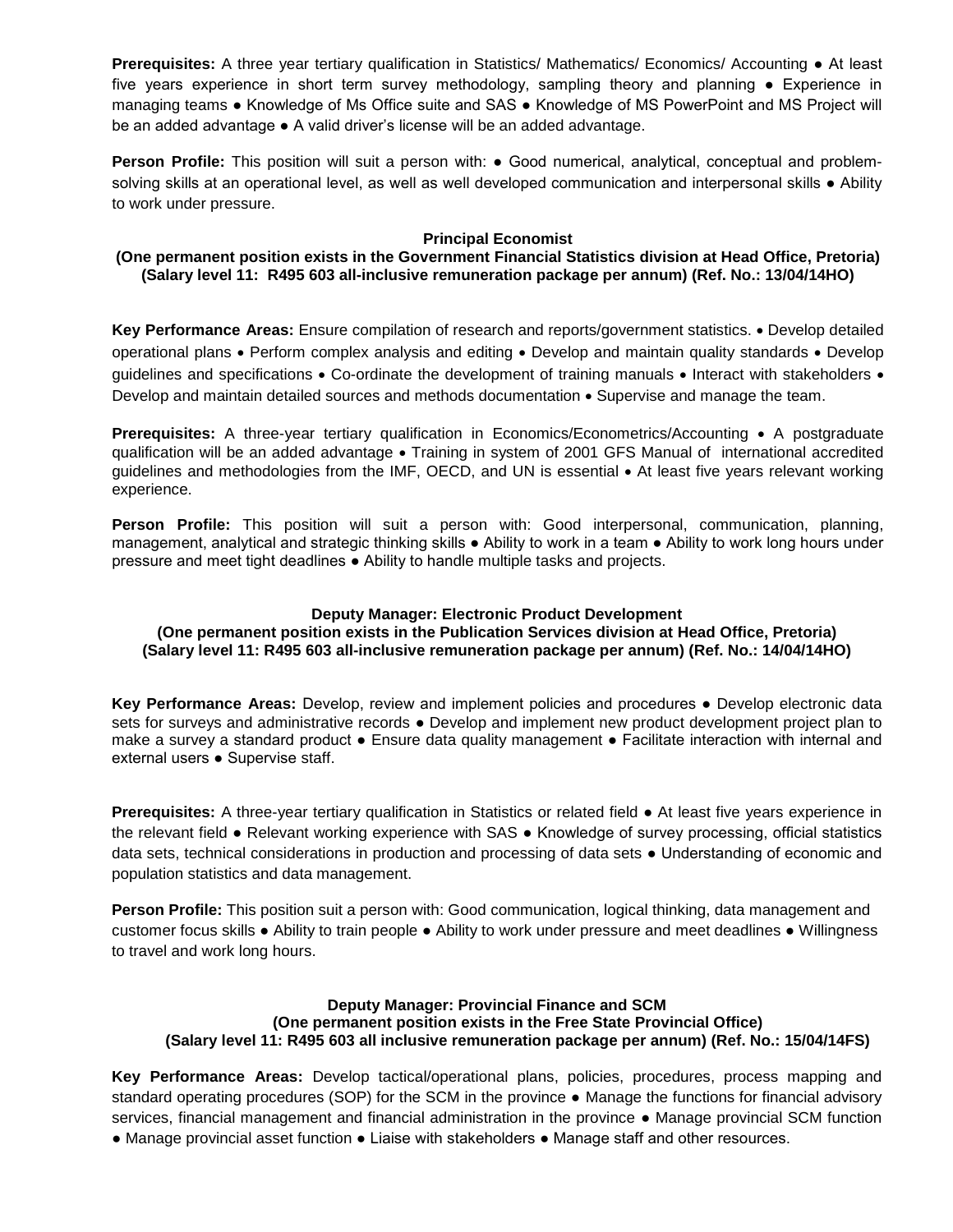**Prerequisites:** A three-year tertiary qualification in Financial Management/Accounting ● Training in Public Finance Management Act, LOGIS, BAS and PERSAL is essential • At least five years experience in Accounting and Auditing ● Management experience in the finance field ● Knowledge of MS Office Suite ● A valid driver's license will be an added advantage.

**Person Profile:** This position will suit a person who is: Trustworthy, patient and vigilant with good interpersonal, communication, quality management, problem-solving and decision-making skills ● Must be independent and with a sound code of ethics.

## **Principal Lateral and Donor Relations Officer**

**(One permanent position exists in the Internal Statistical Development division at Head Office, Pretoria) (Salary level 11: R495 603 all inclusive remuneration package per annum) (Ref. No.: 16/04/14HO)**

**Key Performance Areas:** Develop an International Consultancy Manual • Conduct annual international consultancy service needs • Procure international consultancy services needed • Conduct annual Donor Assistance needs • Assist in securing donor funding for the organisation • Communicate with Embassies • Manage International Co-operation and Partnerships sub-component.

**Prerequisites:** A three-year tertiary qualification in Statistics/Demography or related field • Training in Project Management will be an added advantage • At least five years experience in planning, international relations, process development, quality, project management and budgeting • Knowledge of international consultancy, embassies, multilateral and donor relations practices • Understanding of international protocol and policies will be an added advantage • Knowledge of MS Office Suite • A valid driver's license will be an added advantage.

**Person Profile:** This position will suit a person with: Good communication, leadership, conceptual, creative, facilitation, research, planning, decision-making and time management • Ability to communicate with diverse stakeholders in the organisation, at national and international level • Ability to continuously improve and build on quality • Ability to work under pressure in order to meet deadlines • Willingness to travel and work long hours.

#### **Deputy Manager: Fleet**

#### **(One permanent position exists in the FMLS division at Head Office, Pretoria) (Salary level 11: R495 603 all inclusive remuneration package per annum) (Ref: No.: 17/04/14HO)**

**Key Performance Areas:** Develop tactical/operational plans, policies, procedures, process and standard operating procedures (SOP) for fleet ● Manage fleet services ● Validate and consolidate commitments and accruals ● Liaise and advise stakeholders ● Manage staff and other resources.

**Prerequisites:** A three-year tertiary qualification in Transport Management/Logistics/Supply Chain Management or related field • Training in Strategic and Project management, Finance for Non-Finance Managers • At least five years experience in fleet management services as an Assistant Manager • Knowledge of MS Office Suite.

**Person Profile:** This position will suit a person with: Good interpersonal, communication analytical, financial, management, report-writing and problem solving skills.

#### **Media Relations Officer**

## **(One permanent position exists in the Corporate Communications division at Head Office, Pretoria) (Salary level 9: R252 144 per annum) (Ref. No.: 18/04/14HO)**

**Key Performance Areas:** Implement media strategies and monitor if protocol on media policy is being adhered to • Provide support during media press conferences • Monitor media and archive press clippings • Write articles for external publications and draft media statements • Provide support to all media events and provide research support to the media relations unit • Liaise with provincial communication officers, marketing and stakeholder relations regarding media relations matters.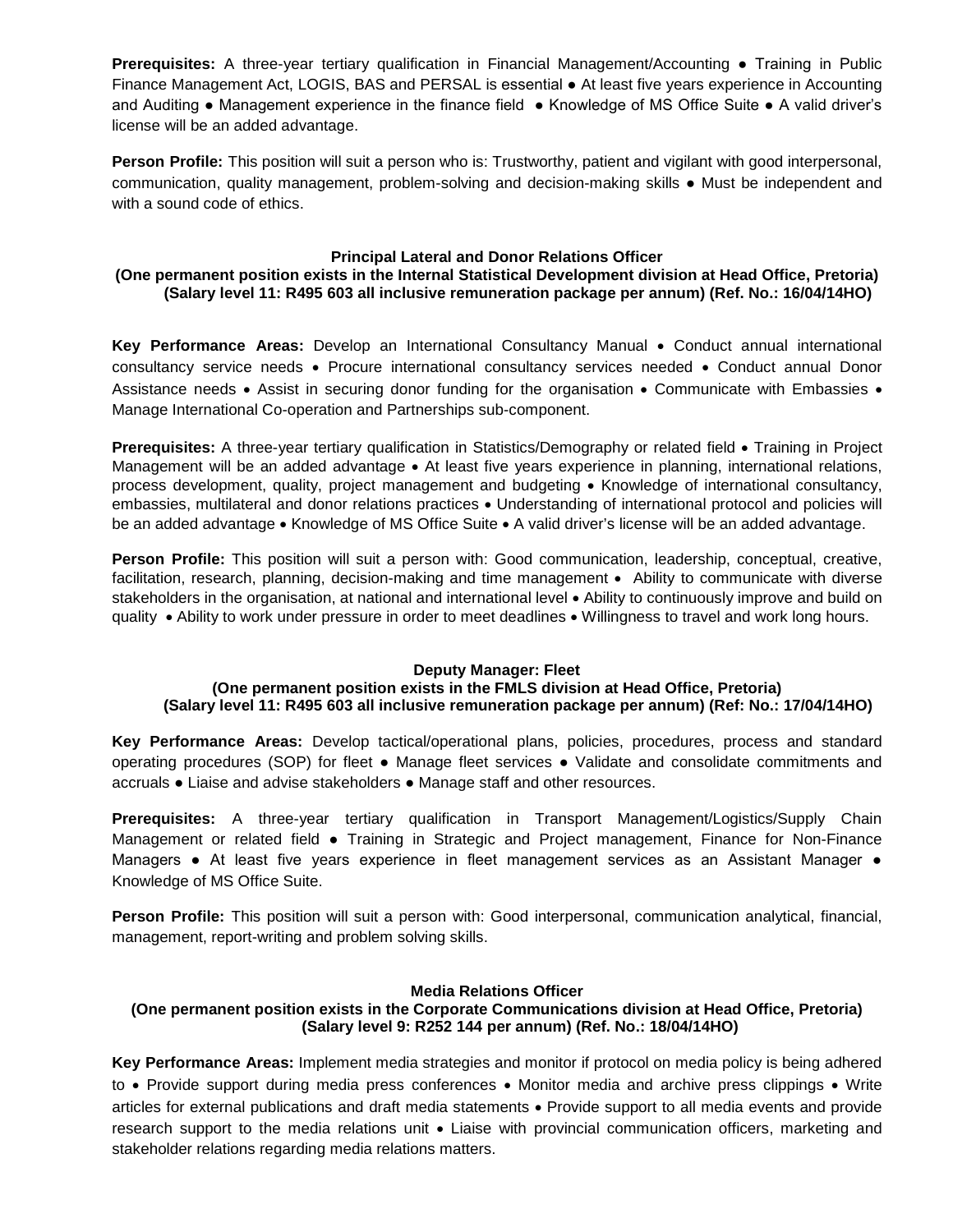**Prerequisites:** A three-year tertiary qualification in Journalism/Public Relations/Communications • Training in Public Relations is essential • At least three years experience in the field of Communications • Knowledge of newspapers and media and contact base with financial journalists.

**Person Profile:** This position will suit a person with: Good communication, writing and interpersonal skills • Ability to work in a team as well as independently • Ability to multitask and be versatile • Willingness to travel and work long hours.

#### **Systems Developer**

## **(One permanent position exists in the Methodology and Evaluation division at Head Office, Pretoria) (Salary Level 9: R252 144 per annum) (Ref. No.: 19/04/14HO)**

**Key Performance Areas:** Participate in gathering and analysis of user requirements ● Develop maintain and run update procedures on databases from external sources ● Develop maintain and run extract procedures on database and existing applications to provide to users ● Participate in the technical design session of applications and relational database ● Develop and test applications ● Develop user manuals and training of users ● Provide user support and maintenance of existing projects.

**Prerequisites:** A three-year tertiary qualification in IT or related field ● Training in Visual Basic/or VB.NET, Programming a SQL Server database, database design, report writing, project management and risk management is essential • At least three years experience in client/server application development • Experience in systems analysis and relational database design, and systems development life cycle methodology ● Knowledge of the MS Office Suite.

**Person Profile:** This position will suit a person with: Good interpersonal, communication, problem solving, time management, analytical, project management, presentation and decision-making skills ● Ability to work independently as well as in a team ● Ability to work under pressure ● Willingness to work long hours.

#### **Special Projects Incubation Officer**

# **(Two permanent positions exist in the International Statistical Development division at Head Office, Pretoria)**

# **(Salary level 9: R252 144 per annum) (Ref. No.: 20/04/14HO)**

**Key Performance Areas:** Draft necessary plans for ISIbalo Capacity Building Programme • Participate in conceptualising and formulating strategic documents for emerging special international projects • Provide support in designing special international projects plans • Draft work programmes for emerging special international projects • Prepare fully-incubated and matured international projects for hand-over to appropriate divisions • Provide communication and marketing support to the sub-component • Support research activities of the sub-component • Support development of policies and guidelines.

**Prerequisites:** A three-year tertiary qualification in Project Management/Statistics/Demography or related field • Training in Statistics Research and Population Studies will be an added advantage • At least three years experience in planning, international relations, process development, quality and performance management • Knowledge and understanding of statistical capacity development, special international projects, international protocol and policies will be an added advantage • Knowledge of MS Office Suite.

**Person Profile:** This position will suit a person with: Good communication, leadership, conceptual, creative, facilitation, research, planning, decision-making and time management skills • Ability to communicate with diverse stakeholders in the organisation, at national and international level • Ability to continuously improve and build on quality • Ability to work under pressure in order to meet deadlines • Willingness to travel and work long hours.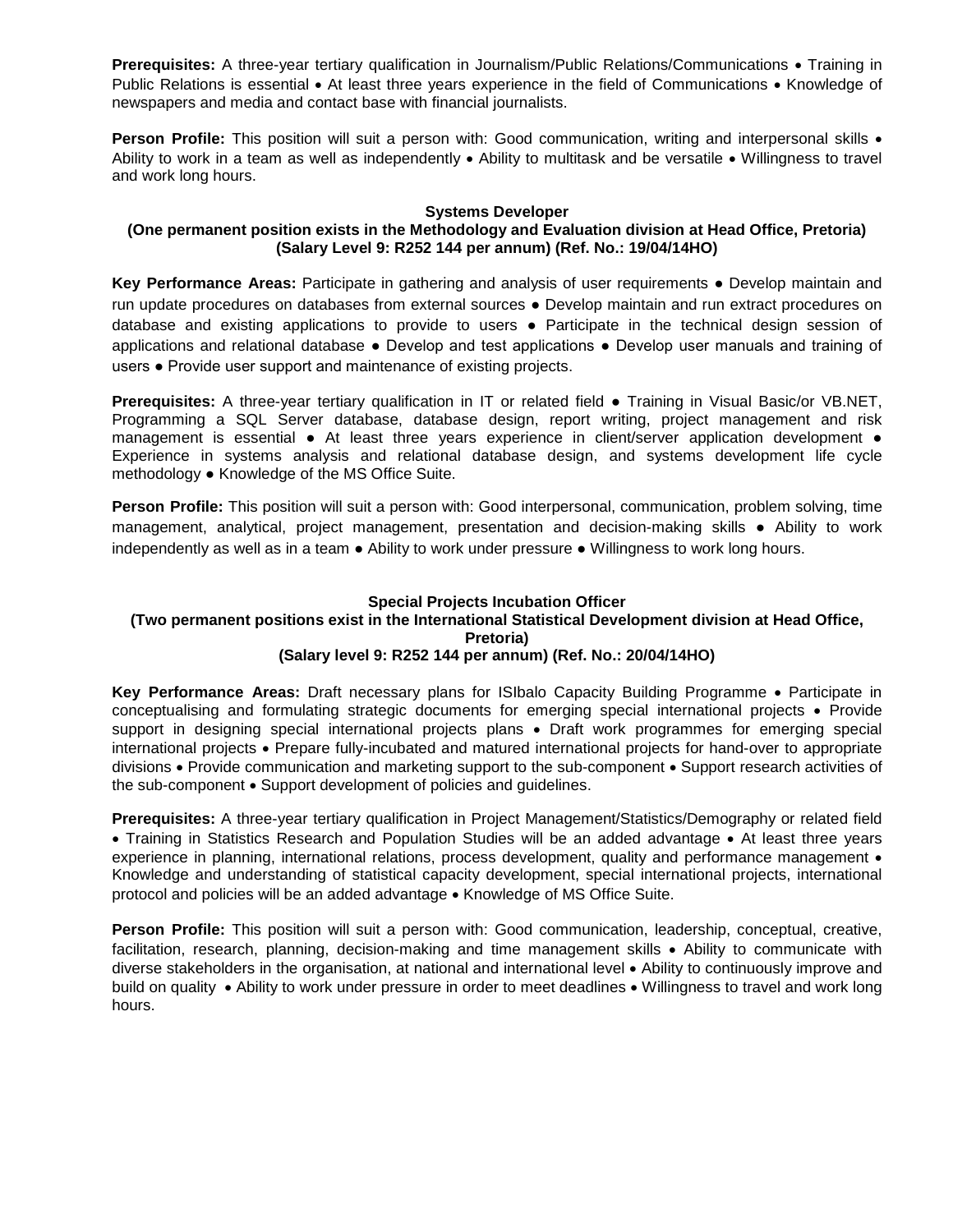#### **District Survey Co-ordinator (One permanent position exists in the North-West Provincial Office: Ngaka Modiri Molema District) (Ref. No.: 21/04/14NW) (One permanent position exists in the Free State Provincial Office) (Ref. No.: 22/04/14FS) (One permanent position exists in the Gauteng Provincial Office: Tshwane District) (Ref. No.: 23/04/14GP) (Two permanent positions exist in the Western Cape Provincial Office: George District) (Ref. No.: 28/04/14WC) & Metro District (Ref. No.: 29/04/14WC]) (NB: Separate application forms must be used if applying for both districts) (Salary Level 9: R252 144 per annum)**

**Key Performance Areas:** Develop district operational plans for fieldwork projects ● Co-ordinate, implement and manage field operations • Manage survey resources, including transport and survey instruments • Proactively liaise with respondents and other stakeholders ● Implement strategic objectives by developing a risk management plan and managing risks.

**Prerequisites:** A three-year tertiary qualification in Statistics/Economics/Geography/Demography or related field ● Training in sampling techniques, survey methodology and project management ● At least three years' experience in fieldwork operations ● Knowledge of Human Resources, Financial and Risk Management ● Knowledge of MS Office Suite ● A valid driver's license.

**Person Profile**: This position will suit a person with: ● Good interpersonal, communication, presentation, conflict resolution, analytical and strategic thinking skills ● Ability to work under pressure ● Ability to adapt to change.

## **District Administrative Officer (One permanent position exists in the Northern Cape: John Taolo District Office) (Salary Level 9: R252 144 per annum) (Ref. No.: 24/04/14NC)**

**Key Performance Areas:** Implement district operational plans procedures, process mapping, standard operating procedures (SOP) and implementation of policies in the district ● Provide asset management and office administration in the district ● Provide FMLS and related services in the district ● Provide procurement services in the district • Perform administration functions in the district • Co-ordinate the implementation of HRM functions in the district office.

**Prerequisites:** A three-year tertiary qualification in Administration with Accounting as an ancillary subject ● Training in BAS, LOGIS, and understanding of Project Management and Statistical products is essential ● At least three years experience in general office management.

**Person Profile:** This position will suit a person with: Good communication, organising, customer and interpersonal skills.

## **ICT Technician (One permanent position exists in the Eastern Cape Provincial Office) (Salary level 8: R212 106 per annum) (Ref. No.: 25/04/14EC)**

**Key Performance Areas:** Install software, hardware and monitoring of LAN and WAN functionality in the province and district offices ● Provide training on hardware and software ● Maintain an ICT asset register ● Liaise with Head Office with regard to new needs and maintenance thereof ● Upgrade and repair hardware and software in the province • Maintain the server in the province and district offices.

**Prerequisites:** A three-year tertiary qualification in Information Technology/Computer Networking ● Certificate in A+, Microsoft Certified Systems Engineering, Certified Netware Engineering will be an added advantage ● At least three years relevant experience in the IT field ● Experience in server and network configurations ● A valid driver's license will be an added advantage.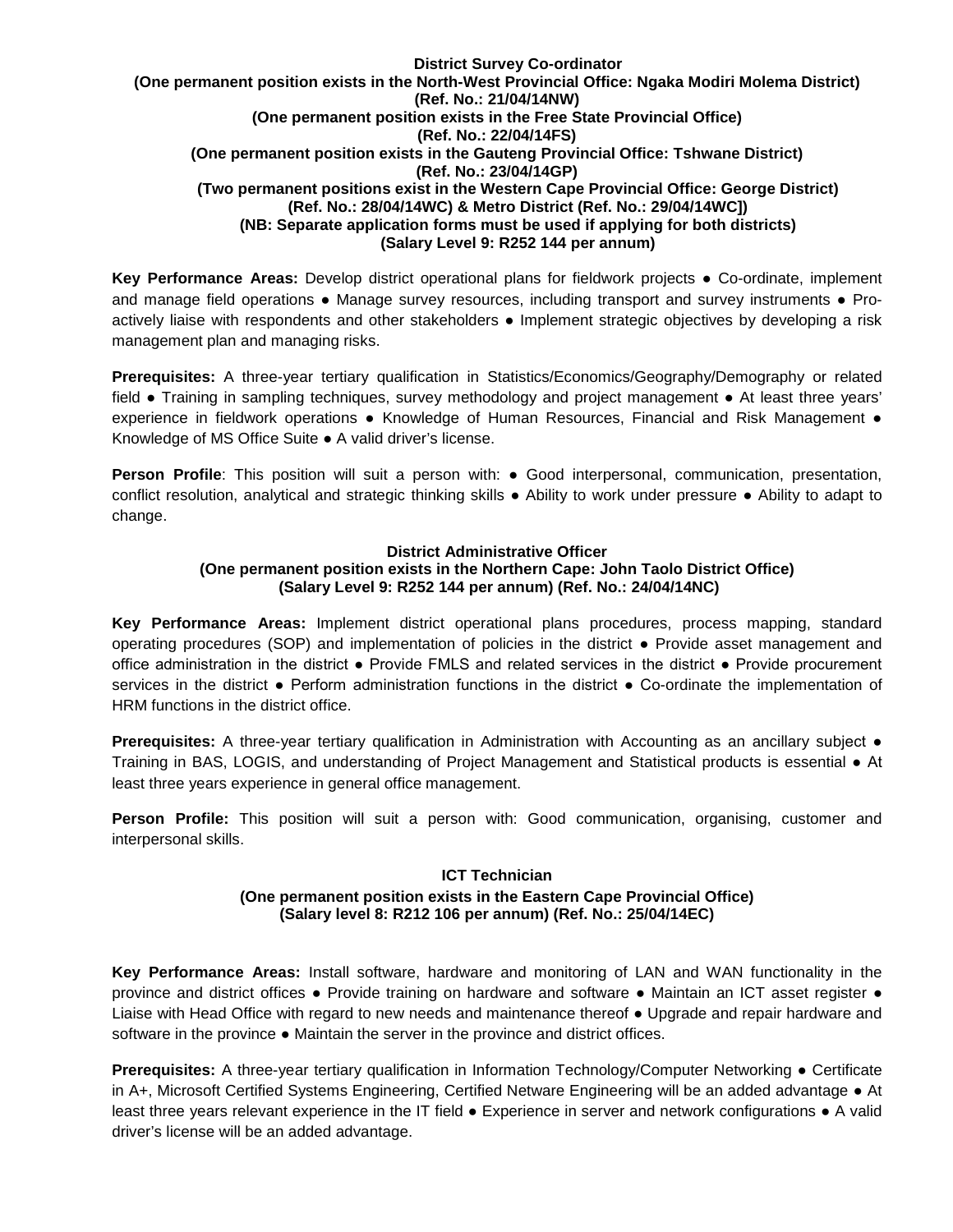**Person Profile:** This position will suit a person with: Good analytical, problem-solving, communication, decision-making, planning and organising skills ● Ability to use intuition and experience to demonstrate accuracy and thoroughness ● Ability to work under pressure.

## **Provincial Mapping Monitor (Two permanent positions exist in the North West Provincial Office) (Salary level 8: R212 106 per annum) (Ref. No.: 26/04/14NW)**

**Key Performance Areas:** Demarcate the country, investigate and assist with the resolution of demarcation related problems ● Acquire hard copy maps and other demarcation information e.g. high rise and security complex buildings ● Undertake liaison and publicity for the buy in from the community ● Provide support to other Census sub-projects and surveys.

**Prerequisites:** A three-year tertiary qualification in Geography/Statistics/Demography/Social Science ● Training in map reading, data analysis and project management is essential ● At least two years experience in Field Operations ● Knowledge of survey methodology, Geography with GIS project management, financial and risk management, and sampling techniques • Knowledge of MS Office Suite • A valid driver's license will be an added advantage.

**Person Profile:** This position will suit a person with: Good interpersonal, communication, map reading, presentation, report witting, analytical and strategic thinking skills ● Ability to work under pressure ● Ability to interpret statistical and geographical data.

## **Standards Developer**

## **(Two permanent positions exist in the Survey Standards division at Head Office, Pretoria) (Salary level 8: R 212 106 per annum) (Ref. No.: 27/04/14HO)**

**Key Performance Areas:** Develop and ensure maintenance of statistical standards ● Provide support on gathering of inputs for the development of training material on the use of standards and support internally  $\bullet$ Support NSSD with the development of guidelines and standards ● Assist in conducting research on international best practices for the development of statistical standards.

**Prerequisites:** A three-year tertiary qualification in Statistics or related field ● Training in standards development and project management is essential ● At least two years experience in developing and implementing standards ● Knowledge of government policies and initiatives as well as the role of statistics in government decision-making ● Knowledge of MS Office Suite.

**Person Profile:** These positions will suit persons with: Good communication, presentation, analytical, problemsolving, interpersonal and decision-making skills • A dynamic, energetic, self-driven, innovative and resultsdriven team player ● Ability to work under pressure and meet deadlines ● Willingness to travel and work long hours.

**\_\_\_\_\_\_\_\_\_\_\_\_\_\_\_\_\_\_\_\_\_\_\_\_\_\_\_\_\_\_\_\_\_\_\_\_\_\_\_\_\_\_\_\_\_\_\_\_\_\_\_\_\_\_\_\_\_\_\_\_\_\_\_\_\_\_\_\_\_\_\_\_\_\_\_\_\_\_\_\_\_\_\_** Short-listed applicants must be willing to undergo a competency exercise as part of the selection process.

#### **Closing date for applications: 02 May 2014**

**Required documents:** A signed Z83 application form ● Detailed CV with contact details of three recent references ● Certified copies of qualifications and Identity Document. NB: Applicants risk being disqualified for failing to submit all the required documents as indicated above.